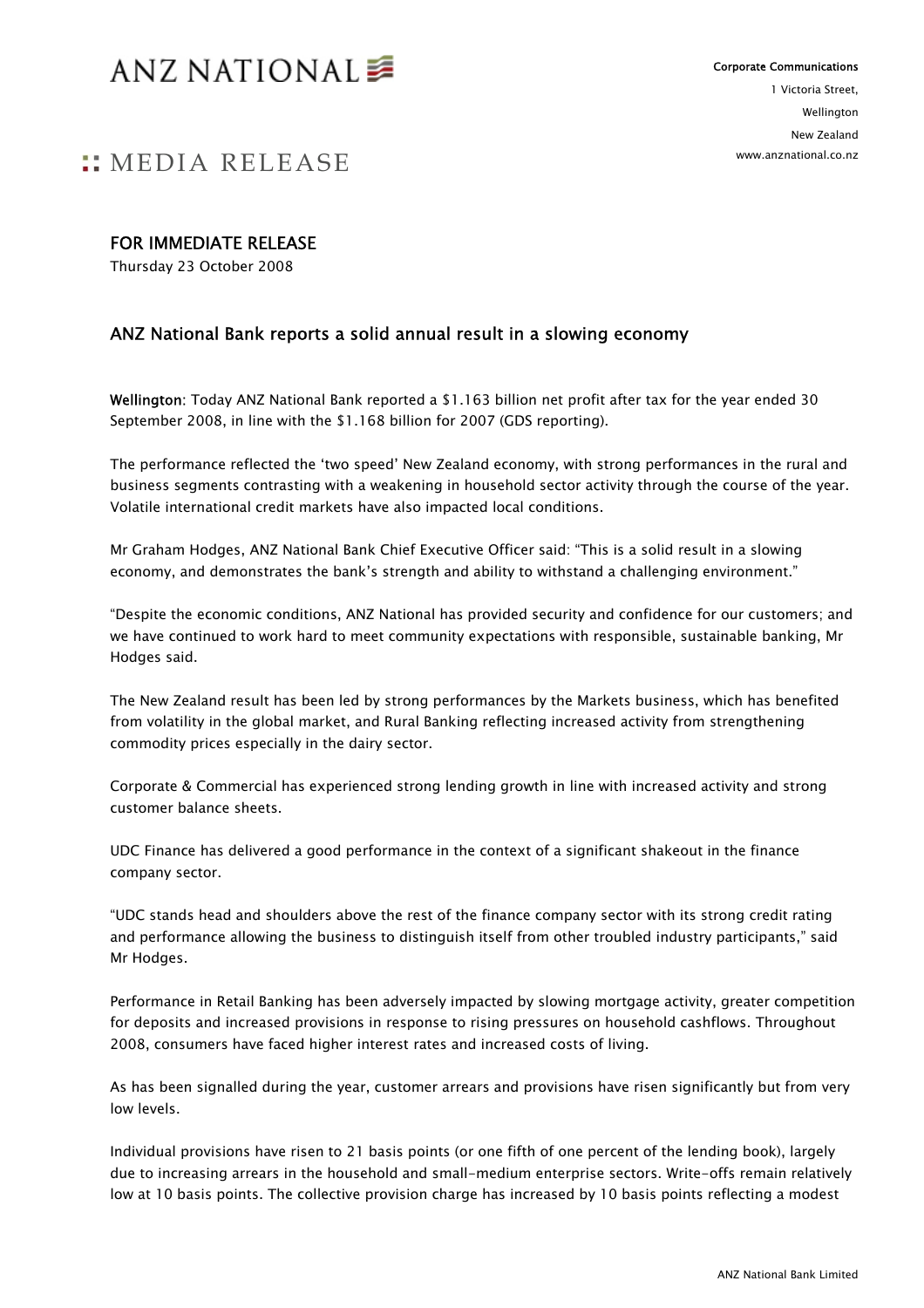## ANZ NATIONAL<sup>■</sup>

weakening in credit quality (4 basis points) and a 'cycle adjustment' charge of NZ\$54 million (6 basis points) as a prudent response to the expected impact into 2009 of reduced consumer spending.

Today's result reinforces the ongoing strength and stability of the Bank in what have been turbulent market conditions.

The Bank has a well-diversified funding mix with a strong domestic deposit base. It was well positioned going into the current environment with a successful retail bond issue in the domestic market and a benchmark five year offshore raising in July.

The liquid asset portfolio remains prudent at around NZ\$8 billion at the end of September 2008. Our recently established residential mortgage-backed securitisation programme adds to our funding options and is available for use in domestic market operations conducted by the Reserve Bank of New Zealand.

ANZ National maintains a very strong capital position with Tier 1 capital about twice the regulatory minimum. The AA credit rating from Standard & Poor's puts it (and its parent, Australia and New Zealand Banking Group Limited) among only 14 banking groups in the world left with a AA credit rating.

Earlier this month, ANZ National signalled its intention to opt into the recently announced New Zealand Government deposit guarantee scheme.

Overall, as well as having a strong and stable financial position, the Bank has maintained its leading position in most segments in the New Zealand marketplace.

ANZ National continues to support the New Zealand community through its long standing sponsorship programmes, including The Cancer Society's Daffodil Day, the Royal New Zealand Plunket Society, New Zealand Cricket and most recently the ANZ Championship netball competition.

The commitment to local communities is ongoing through the volunteer leave programme (staff have given over 24,000 volunteer hours this year), the ANZ National Staff Foundation and ongoing support of improved financial literacy in New Zealand.

#### Media Contact

Virginia Stracey-Clitherow Senior Manager – External Communications Phone 0275 618 995